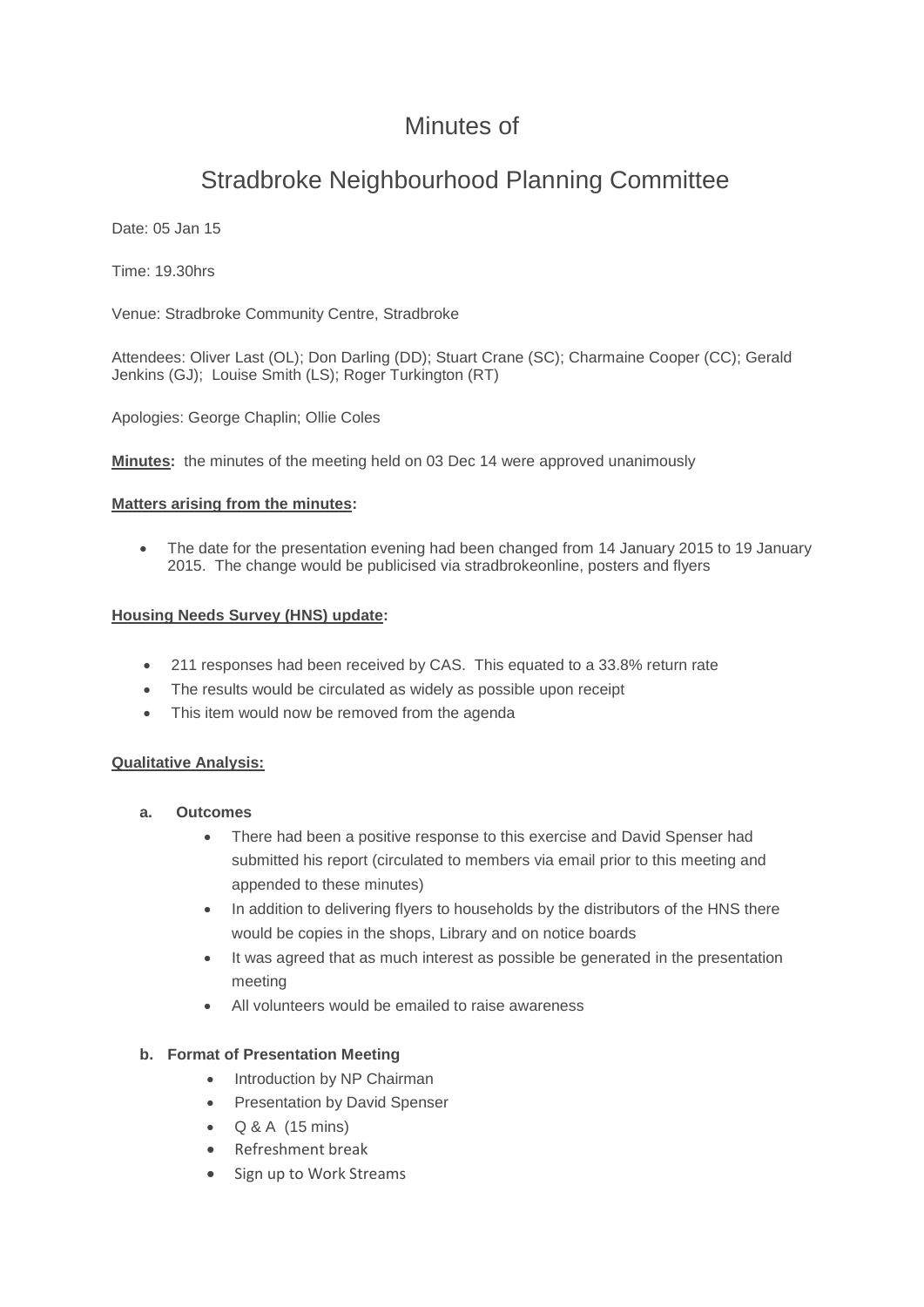#### **c. Work Streams:**

- **•** Amenities *Facilities for all ages Shopping Clubs, organisations and societies*
- Commerce and Employment *Job creation*
- Digital Connectivity *Broadband Mobile communications*
- Education *Schools Pre-schools Further education Adult education WEA*
- **•** Heritage and Environment *Conservation Character of the village Protection of village heritage*
- Housing *Housing development Housing density Character of the village Trees and green spaces Conservation area*
- Transport *Public transport Traffic management*

#### **Next steps:**

- GJ to purchase clip boards one for each Work Stream so volunteers can sign up on the night
- RT to purchase refreshments
- An outline plan for each Work Stream to be produced
- DD to produce copies of some Neighbourhood Plans to be available at the meeting
- Overall project plan to be produced to illustrate how groups should approach the task and keep it moving in a timely fashion
- Interested parties to be contacted asap following the Presentation and invited to a 'start up' meeting where group leaders would be appointed. Committee members may have to initiate the works streams at the initial meeting although this was not deemed desirable